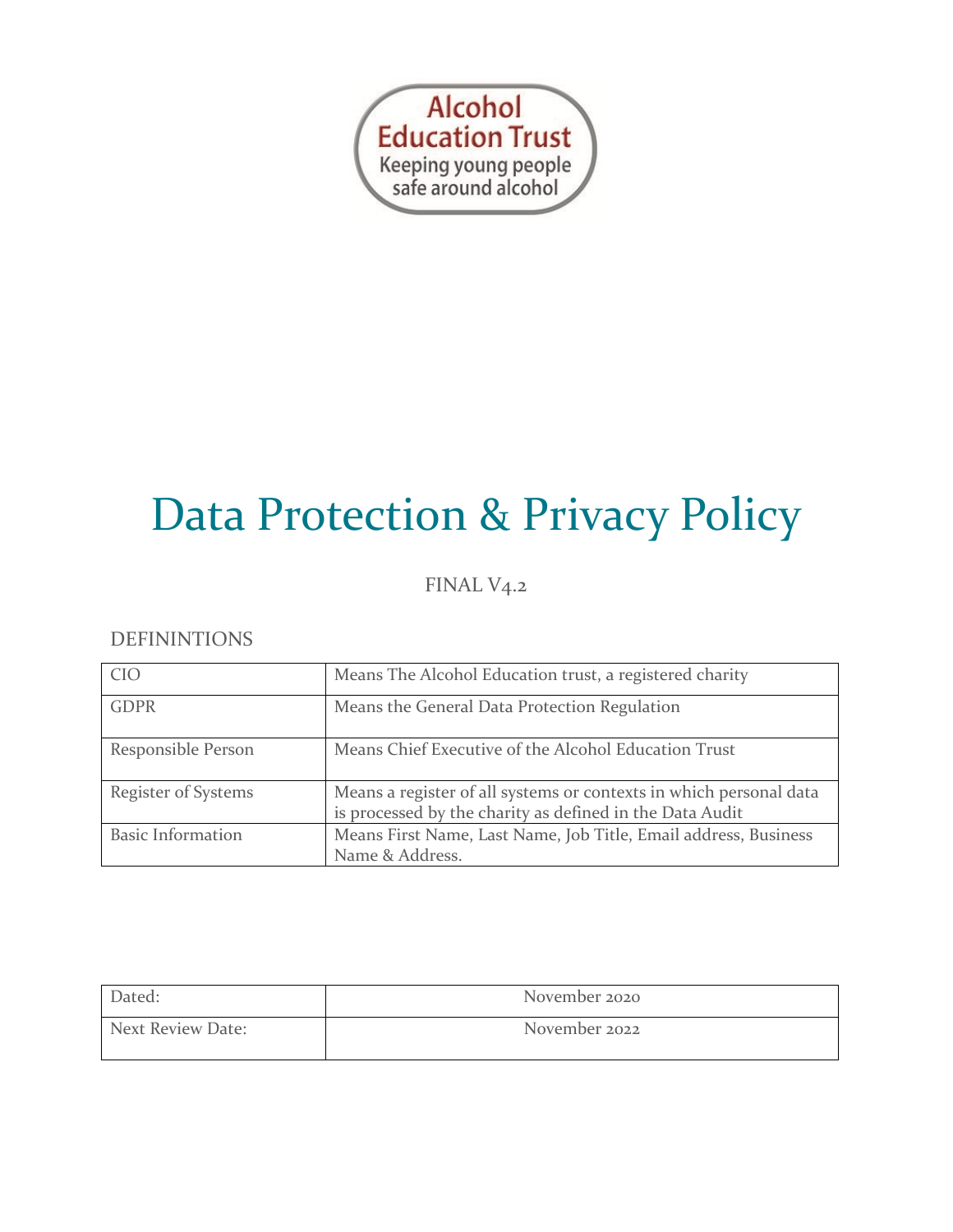# SECTION 1 – DATA PROTECTION

## 1.1 PURPOSE

Data protection and the preservation of your privacy is important to the CIO and we are committed to letting you know how we use your personal information and for making only responsible use of your data in line with GDPR.

In order to operate efficiently, the CIO collects information about people with whom the organisation works. These may include members of the public, schoolteachers, current, past and prospective employees, Board Members, volunteers, and partner organisations.

This document outlines the details of how the CIO deals with the data collected from the groups of people mentioned above.

## 1.2 DATA PROTECTION PRINCIPLES

The CIO is committed to processing data in accordance with its responsibilities under GDPR.

GDPR requires that personal data shall be:

- a) processed lawfully, fairly and in a transparent manner in relation to individuals;
- b) collected for specified, explicit and legitimate purposes and not further processed in a manner that is incompatible with those purposes; further processing for archiving purposes in the public interest, scientific or historical research purposes or statistical purposes shall not be considered to be incompatible with the initial purposes;
- c) adequate, relevant and limited to what is necessary in relation to the purposes for which they are processed;
- d) accurate and, where necessary, kept up to date; every reasonable step must be taken to ensure that personal data that are inaccurate, having regard to the purposes for which they are processed, are erased or rectified without delay;
- e) kept in a form which permits identification of data subjects for no longer than is necessary for the purposes for which the personal data are processed; personal data may be stored for longer periods insofar as the personal data will be processed solely for archiving purposes in the public interest, scientific or historical research purposes or statistical purposes subject to implementation of the appropriate technical and organisational measures required by the GDPR in order to safeguard the rights and freedoms of individuals; and
- f) processed in a manner that ensures appropriate security of the personal data, including protection against unauthorised or unlawful processing and against accidental loss, destruction or damage, using appropriate technical or organisational measures."

## 1.3 GENERAL PROVISIONS

- a) The policy applies to all personal data processed by the CIO
- b) The Responsible Person will take responsibility for the CIO's ongoing compliance with this policy
- c) This policy will be reviewed at least annually
- d) Where required, the CIO will register with the Information Commissioner's Office (ICO) as an organisation that processes personal data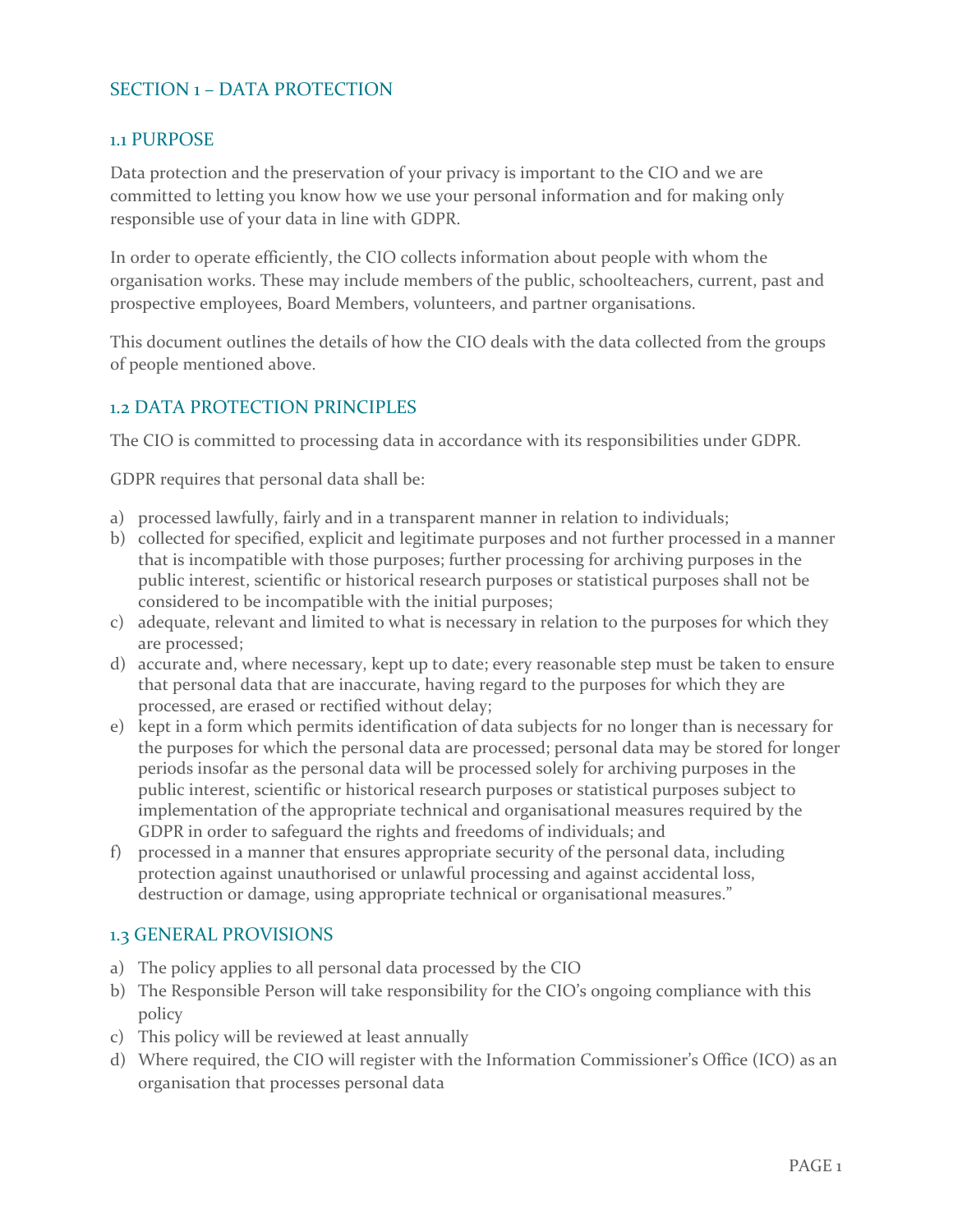# 1.4 LAWFUL, FAIR & TRANSPARENT PROCESSING

- a) To ensure its processing of data is lawful, fair and transparent, the CIO will maintain a Register of Systems
- b) The Register of Systems will be reviewed at least annually
- c) Individuals have the right to access their personal data and any such requests made to the CIO will be dealt with in a timely manner.

# 1.5 LAWFUL PURPOSES

- a) All data processed by the CIO must be done on one of the following lawful bases: Consent, contract, legal obligation, vital interests, public task or legitimate interests (See ICO Guidance for more information)
- a) The CIO will note the appropriate lawful basis in the Register of Systems
- b) Where consent is relied upon as a lawful basis for processing data, evidence of opt-in consent will be retained by the CIO
- c) Where communications are sent to individuals, the option for the individual to revoke their consent or object to processing will be clearly shown and systems will be in place to ensure such revocation is reflected accurately in the CIO's systems

# 1.6 DATA MINIMISATION

The CIO will ensure that personal data is adequate, relevant and limited to what is necessary in relation to the purposes for which they are processed.

- a) Newsletter Recipients we will only collect basic information to allow us to keep them up-todate, particularly with changes to our resources and general news via the newsletter
- b) Trustee Information we will only collect the information required to govern the CIO in accordance with the Charity Commission Laws and Guidance for smaller charities
- c) Staff Information we will only collect information needed under our safer recruitment policy, details to create our terms of employment, and other information necessary to carry out those terms of employment and information to satisfy payroll and HMRC requirements
- d) Grant & Donations we will only collect basic information regarding the funder plus details of any funding provided and related terms
- e) Contracts we will collect information necessary to enter into and meet the terms of any contracts
- f) Paying Customers initial card payment details will be provided to a third party payment processor who specialize in the capture and processing of credit/debit card and PayPal transactions – your card information will not be held by us. We will also collect basic information to enable us to keep customers up to date, particularly with changes to our resources and general news via our newsletters.
- g) Community Fundraising Supporters & other local contacts we will only collect basic information to allow us to keep supporters up-to-date, particularly with local fundraising events and general news via our newsletters
- h) Media & Press we will only collect basic information to allow us to keep them up-to-date, particularly with press releases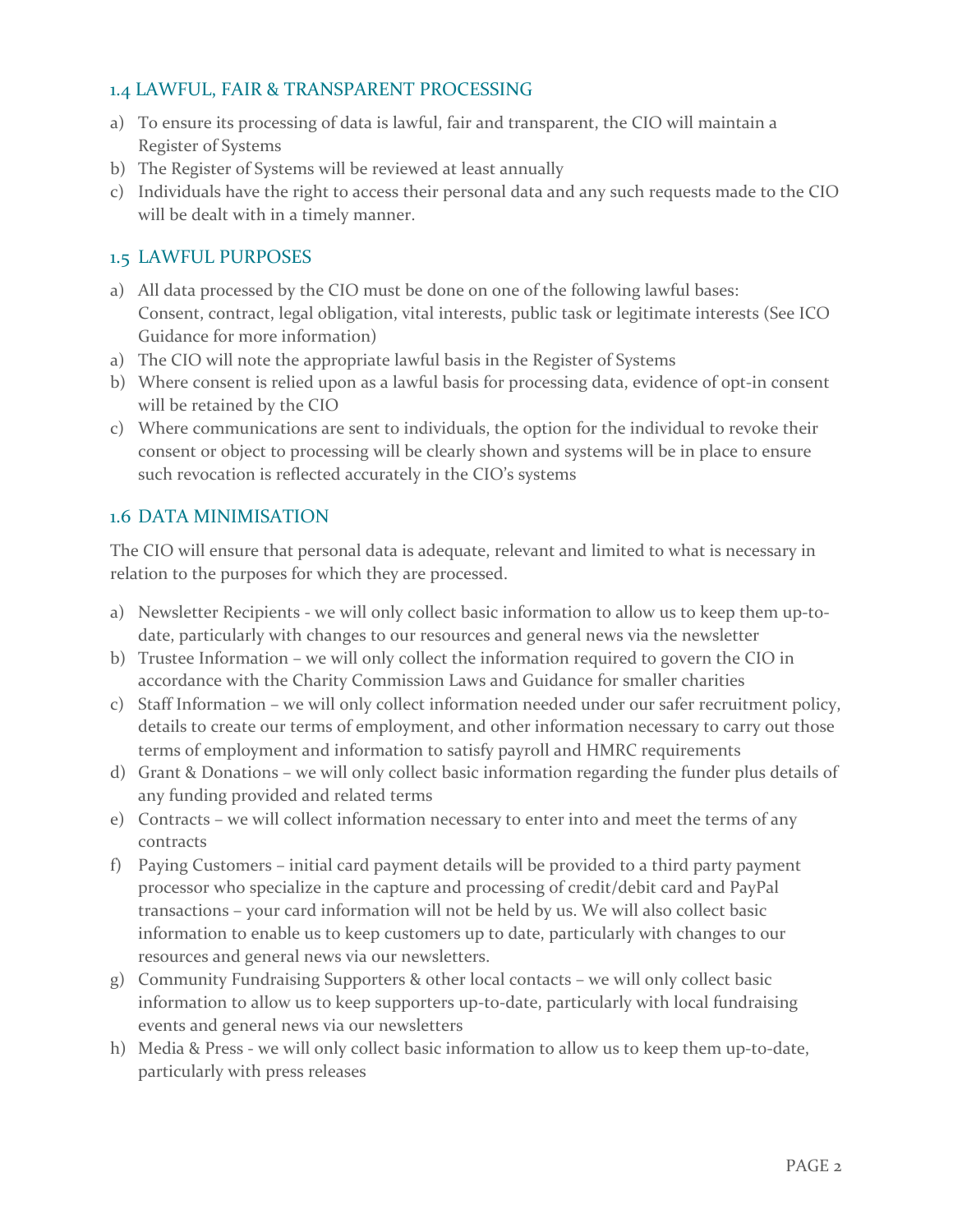# 1.7 ACCURACY

- a) The CIO will take all reasonable steps to ensure personal data is accurate.
- b) If you change your email address or any other information we hold is inaccurate or out of date then please let us know by emailing *info@alcoholeducationtrust.org*

# 1.8 ACCESS TO YOUR INFORMATION

- a) The CIO will not sell or rent your information to third parties
- b) The CIO will not share your information with third parties for marketing purposes
- c) When using our online shop or subscription area then payment details will be used by our third party payment processor who specialises in the secure online capture and processing of debit/credit card and PayPal transactions.
- d) If you do not wish to receive communication from us about the vital work we do to keep young people safe around alcohol then you can unsubscribe at any time by clicking 'Unsubscribe' at the bottom of our email communications or by sending an email to info@alcoholeducationtrust.org
- e) You have the right to ask for a copy of the information that the CIO holds. Any requests should be emailed to info@alcoholeducationtrust.org.

# 1.9 ARCHIVING & REMOVAL

To ensure that personal data is kept for no longer than necessary, the CIO will adhere to the following retention periods, after which time the data will be deleted.

| Group           |                                    | <b>Retention Period</b>                                              |
|-----------------|------------------------------------|----------------------------------------------------------------------|
| 1.              | Newsletter Recipients              | We will renew our Privacy Notices every two years with the option to |
|                 |                                    | unsubscribe at any time                                              |
| 2.              | <b>Trustee Information</b>         |                                                                      |
|                 | Recruitment of a new trustee       | Six months after recruitment process for unsuccessful candidates     |
|                 | <b>Current &amp; Past Trustees</b> | Three years after resignation                                        |
| $\mathcal{E}$ . | <b>Staff Information</b>           |                                                                      |
|                 | Recruitment of staff               | Six months after recruitment process for unsuccessful candidates     |
|                 | <b>Current &amp; Past Staff</b>    | Three years after resignation (except HMRC data which will be seven  |
|                 |                                    | years)                                                               |
|                 | 4. Grants & Donations              |                                                                      |
|                 | <b>Current &amp; Past Funders</b>  | We will renew our Privacy Notices every two years with the option to |
|                 |                                    | unsubscribe at any time                                              |
|                 | <b>Prospective Funders</b>         | Within six months where support is not forthcoming                   |
| 5.              | Contracts                          | We will renew our Privacy Notices every two years with the option to |
|                 |                                    | unsubscribe at any time                                              |
|                 | 6. Paying Customers                |                                                                      |
|                 | Via online shop                    | We will renew our Privacy Notices every two years with the option to |
|                 | Via Subscription Area              | unsubscribe at any time                                              |
|                 | 7. Community Fundraising           | We will renew our Privacy Notices every two years with the option to |
|                 | Supporters & other local contacts  | unsubscribe at any time                                              |
| 8.              | Media & Press                      | We will renew our Privacy Notices every two years with the option to |
|                 |                                    | unsubscribe at any time                                              |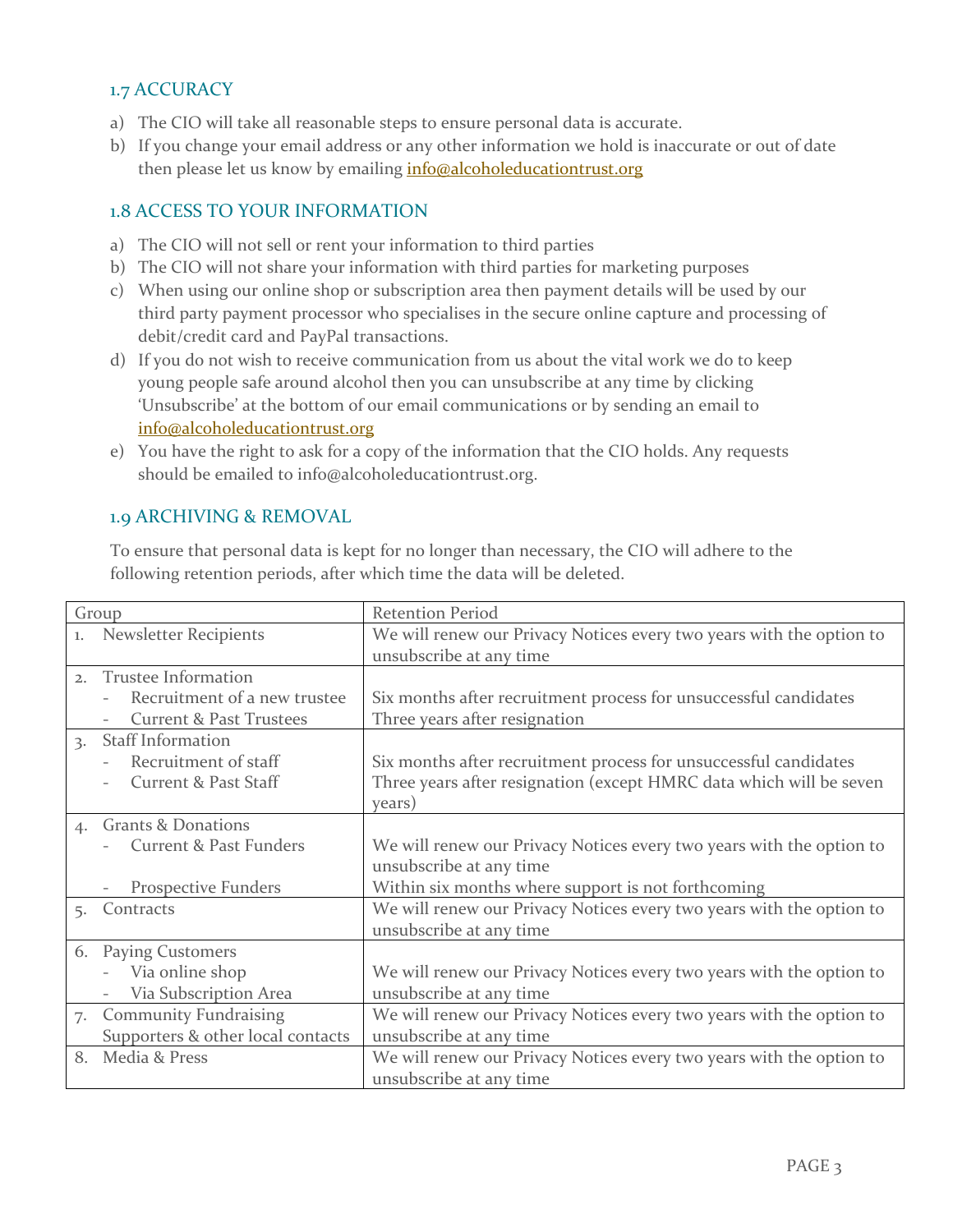# 1.10 SECURITY

- a) The CIO will ensure that personal data is stored securely using modern software that is kept up-to-date.
- b) Access to personal data shall be limited to personnel who need access and all staff computers & laptops will have password protection in place to avoid unauthorized sharing of information.
- c) When personal data is deleted this will be done safely so that the data is irrecoverable.
- d) Appropriate back-up and disaster recovery procedures are in place

## 1.11 BREACH

In the event of a breach of security leading to the accidental or unlawful destruction, loss, alteration, unauthorised disclosure, or access to, personal data, the CIO will follow ICO Guidance to promptly assess the risk to people's rights and freedoms and if appropriate report this breach to the ICO.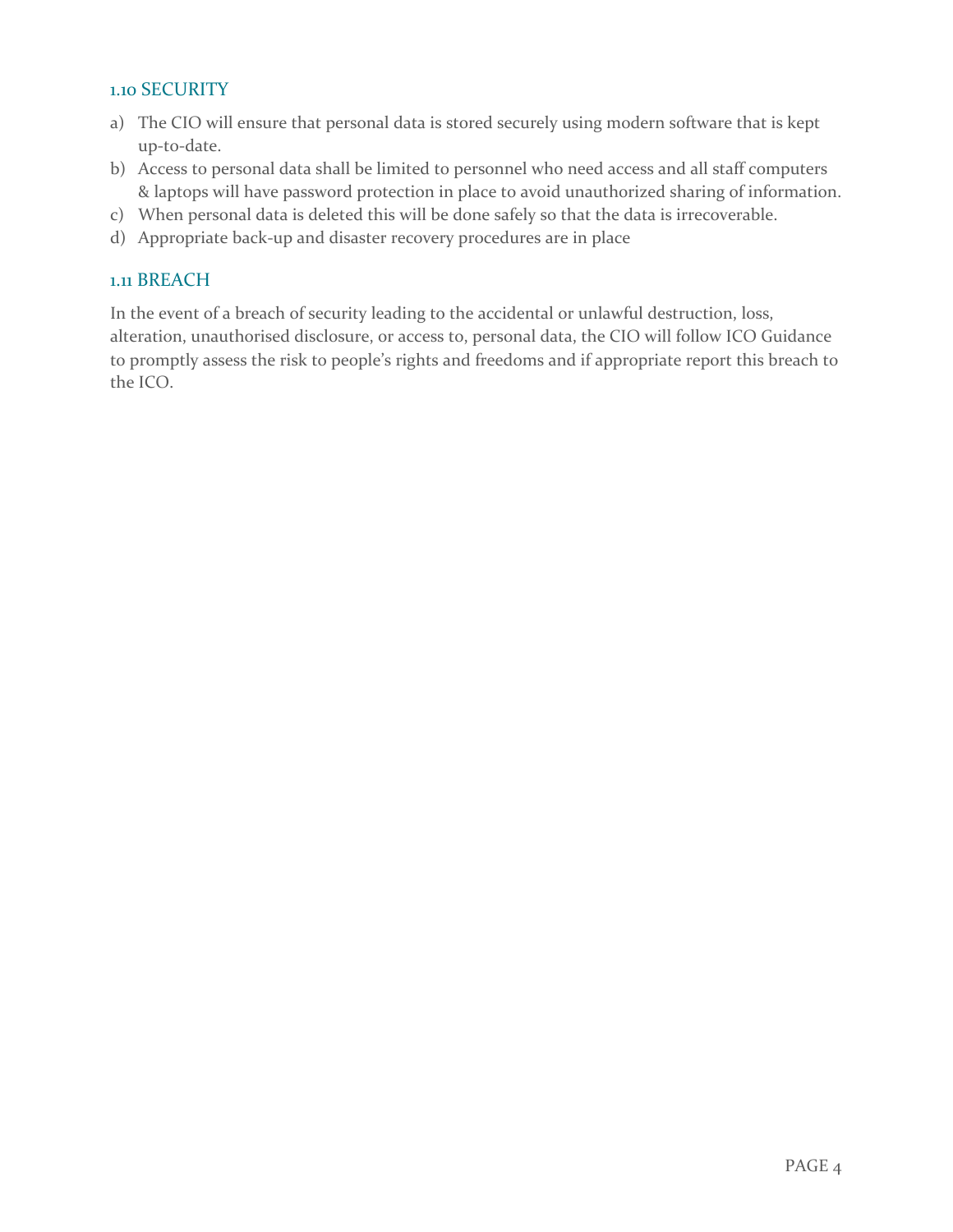# SECTION 2 – WEBSITE PRIVACY

## **2.1 What is this Website Privacy Policy for?**

This website privacy policy sets out how the Alcohol Education Trust (the CIO) uses and protects any information that you give the CIO when you use our websites www.alcoholeducationtrust.org and http://www.talkaboutalcohol.com/.

The CIO is committed to ensuring that your privacy is protected. Should we ask you to provide certain information by which you can be identified when using our websites, then you can be assured that it will only be used in accordance with this privacy policy.

The CIO may change this policy so users should check back from time to time to ensure they are happy with any changes. This policy is effective from 25<sup>th</sup> May 2018.

#### **2.2 What we collect via our websites**

We only collect basic information to allow us to keep you up to date with the work of the CIO e.g. First Name, Last Name, Job Title, Email address, Business Name & Address. If you are using our online shop or Subscription Area then payment details will be provided to our third party payment processor who specialises in the secure online capture and processing of debit/credit card and paypal transactions.

## **2.3 Security**

We are committed to ensuring that your information is secure. In order to prevent unauthorized access or disclosure, we have put in place suitable physical, electronic and internal procedures to safeguard and secure the information we collect online.

## **2.4 How we use cookies**

Our websites use cookies to better the users experience while visiting the website. Where applicable our websites use a cookie control system allowing the user on their first visit to the website to allow or disallow the use of cookies on their computer / device. This complies with recent legislation requirements for websites to obtain explicit consent from users before leaving behind or reading files such as cookies on a user's computer / device.

Cookies are small files saved to the user's computers' hard drive that track, save and store information about the user's interactions and usage of the website. This allows the website, through its server to provide the users with a tailored experience within this website. Users are advised that if they wish to deny the use and saving of cookies from this website on to their computers hard drive they should take necessary steps within their web browsers security settings to block all cookies from this website and its external serving vendors.

This website uses tracking software to monitor its visitors to better understand how they use it. This software is provided by Google Analytics which uses cookies to track visitor usage. The software will save a cookie to your computer's hard drive in order to track and monitor your engagement and usage of the website, but will not store, save or collect personal information. You can read Google's privacy policy here for further information [http://www.google.com/privacy.html].

Other cookies may be stored to your computer's hard drive by external vendors when this website uses referral programs, sponsored links or adverts. Such cookies are used for conversion and referral tracking and typically expire after 30 days, though some may take longer. No personal information is stored, saved or collected.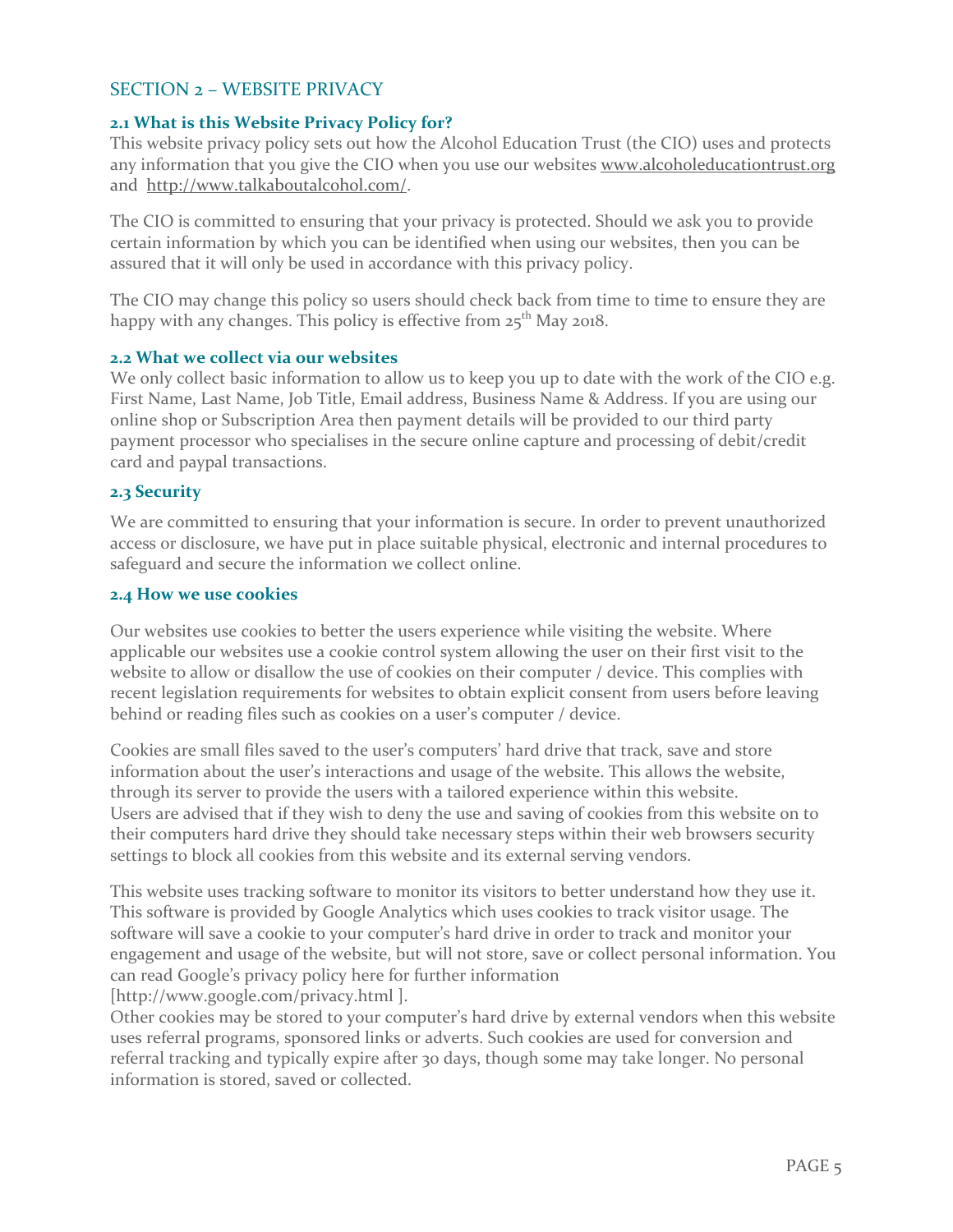## **2.5 How to change your Cookies**

First party cookies: Your web browser settings allow you to refuse any cookie or to alert you to when a cookie is being sent. They also allow you to control cookies stored on your hard drive.

Third party cookies: The above applies but as mentioned before the only third party cookies we use are essential to complete certain tasks.

Please note that if you change your cookie settings, some of the features on our site may not work as well as we intend.

#### **2.6 Links to other websites**

Our websites may contain links to other websites of interest. However, once you have used these links to leave our site, you should be aware that we do not have any control over that other website. Although our websites only look to include quality, safe and relevant external links, users are advised to adopt a policy of caution before clicking any external web links mentioned throughout this website and look at the privacy statement of the website in question.

The CIO cannot guarantee or verify the contents of any externally linked website despite their best efforts. Users should therefore note they click on external links at their own risk and this website and its owners cannot be held liable for any damages or implications caused by visiting any external links mentioned.

#### **2.7 Social Media Platforms**

Communication, engagement and actions taken through external social media platforms that this website and its owners participate on are custom to the terms and conditions as well as the privacy policies held with each social media platform respectively.

Users are advised to use social media platforms wisely and communicate / engage upon them with due care and caution with regard to their own privacy and personal details. This website nor its owners will ever ask for personal or sensitive information through social media platforms and encourage users wishing to discuss sensitive details to contact them through primary communication channels such as by telephone or email.

This website may use social sharing buttons, which help share web content directly from web pages to the social media platform in question. Users are advised before using such social sharing buttons that they do so at their own discretion and note that the social media platform may track and save your request to share a web page respectively through your social media platform account.

#### **2.8 Shortened Links in Social Media**

This website and its owners through their social media platform accounts may share web links to relevant web pages. By default, some social media platforms shorten lengthy urls. Users are advised to take caution and good judgement before clicking any shortened urls published on social media platforms by this website and its owners. Despite the best efforts to ensure only genuine urls are published many social media platforms are prone to spam and hacking and therefore this website and its owners cannot be held liable for any damages or implications caused by visiting any shortened links.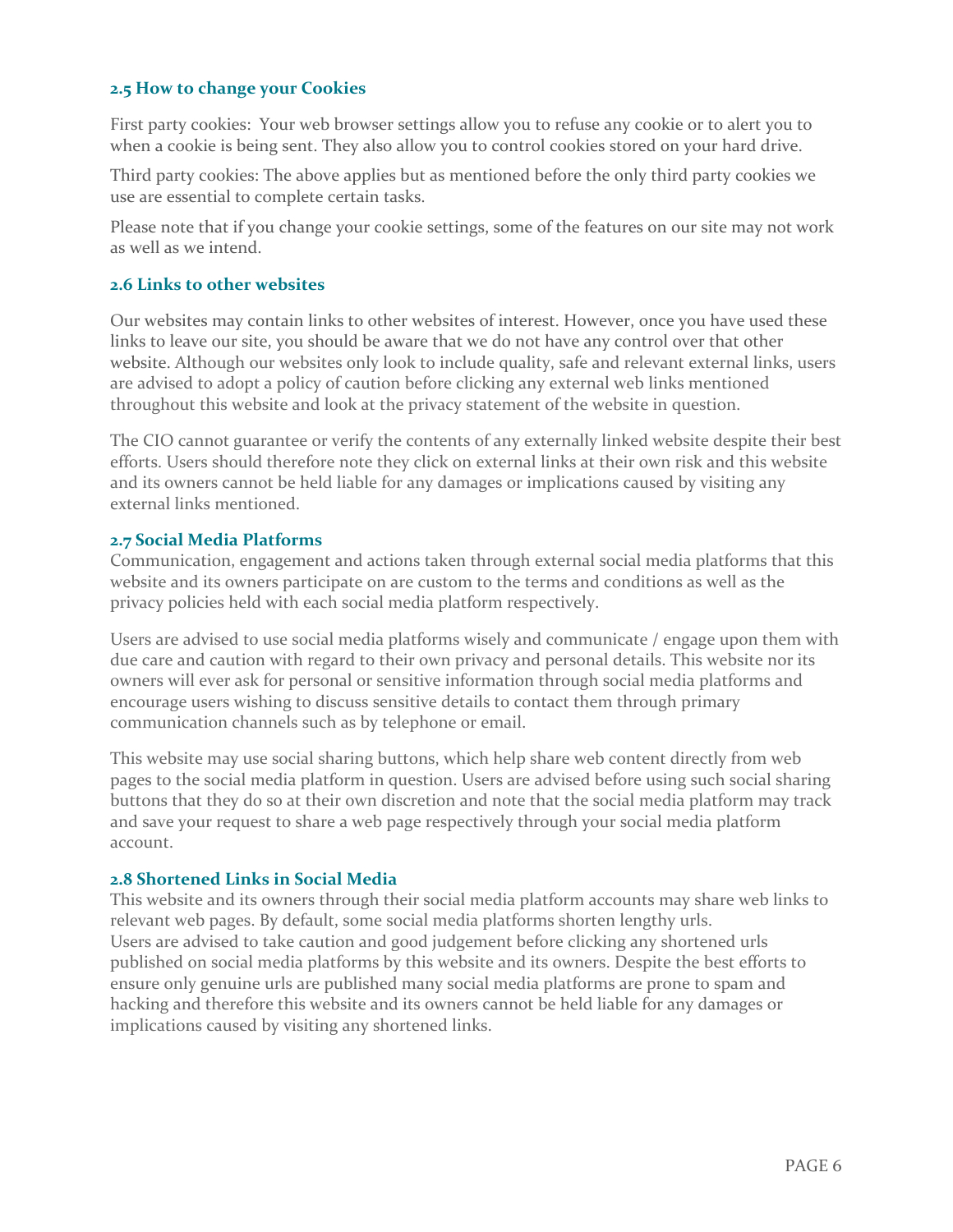#### **2.9 Contact & Communication**

Users contacting this website and/or its owners do so at their own discretion and provide any such personal details requested at their own risk. Your personal information is kept private and stored securely until a time it is no longer required or has no use, as detailed in GDPR. Every effort has been made to ensure a safe and secure form to email submission process but advise users using such form to email processes that they do so at their own risk.

This website and its owners use any information submitted to provide you with further information about the products / services they offer or to assist you in answering any questions or queries you may have submitted. This includes using your details to subscribe you to any email newsletter program the website operates but only if this was made clear to you and your express permission was granted when submitting any form to email process. Or whereby you the consumer have previously purchased from or enquired about purchasing from the company a product or service that the email newsletter relates to. This is by no means an entire list of your user rights in regard to receiving email marketing material. Your details are not passed on to any third parties.

## **2.10 Email Newsletter (applies to www.alcoholeducationtrust.org only)**

This website operates an email newsletter program, used to inform subscribers about products and services supplied by this website. Users can subscribe through an online automated process should they wish to do so but do so at their own discretion. Some subscriptions may be manually processed through prior written agreement with the user. Subscriptions are taken in compliance with GDPR. All personal details relating to subscriptions are held securely and in accordance with GDPR. No personal details are passed on to third parties nor shared with companies / people outside of the company that operates this website.

Email marketing campaigns published by this website or its owners may contain tracking facilities within the actual email. Subscriber activity is tracked and stored in a database for future analysis and evaluation. Such tracked activity may include; the opening of emails, forwarding of emails, the clicking of links within the email content, times, dates and frequency of activity [this is by no far a comprehensive list].

This information is used to refine future email campaigns and supply the user with more relevant content based around their activity. If you wish to disable tracking then please unsubscribe from our mailing list.

## **2.11 Controlling your personal information**

Under GDPR, you may request a copy of personal information held about you by this website's email newsletter program. If you would like a copy of the information held on you please email info@alcoholeducationtrust.org

In compliance with GDPR subscribers are given the opportunity to un-subscribe at any time through an automated system. This can be done by either unsubscribing at the bottom of your most recent email sent from us, by calling us on 01300 320 869 or by emailing info@alcoholeducationtrust.org. Please note that unsubscribing from a particular newsletter will only remove you from that particular circulation list for that email address.

If you believe that any information we hold is incorrect then please email us at info@alcoholeducationtrust.org.